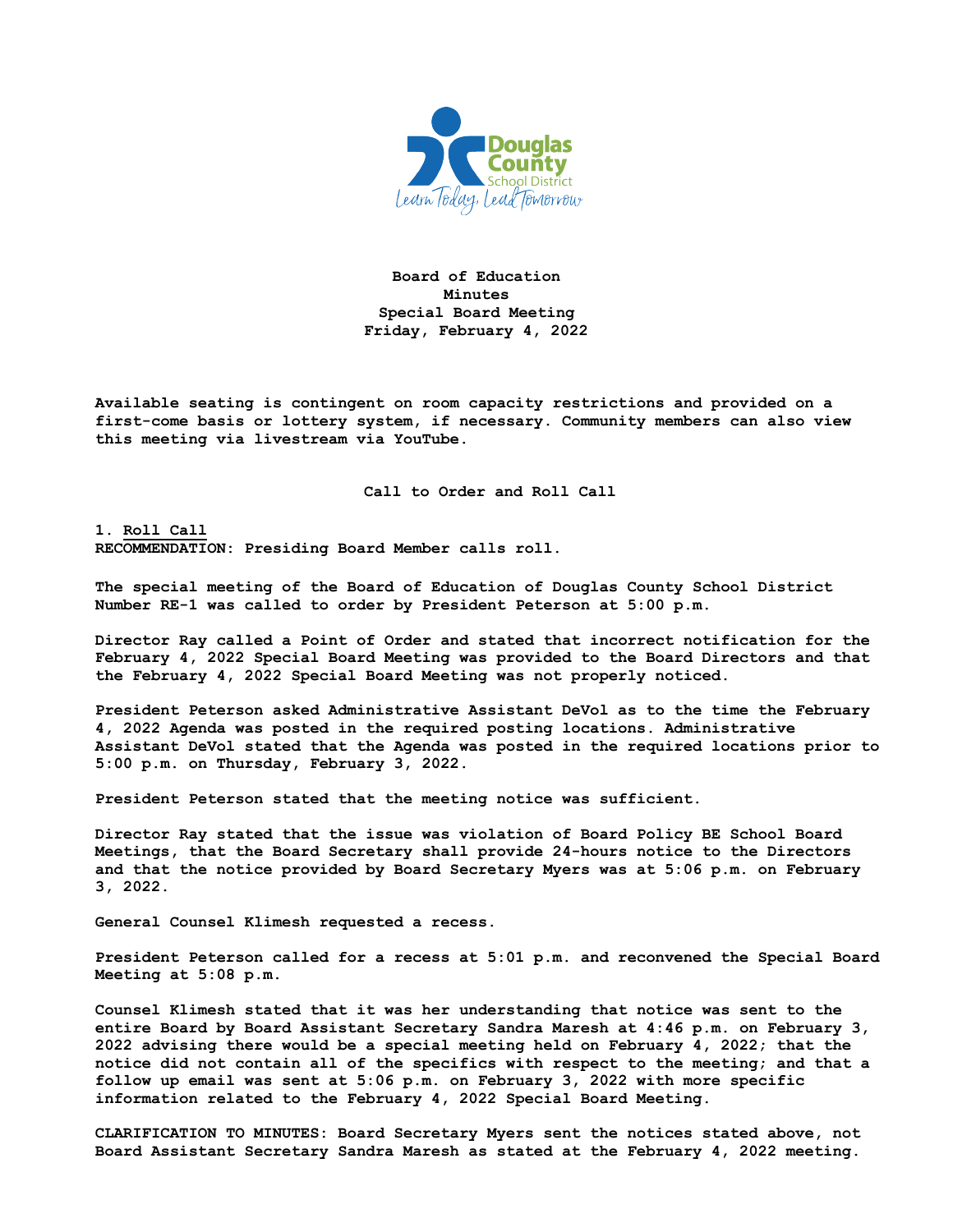**Board of Education Minutes February 4, 2022 Page 2 of 5** 

**General Council Klimesh further cited C.R.S. 22-32-108(3): "Any member may waive notice of the time, place, and purpose of a special meeting at any time before, during, or after such meeting, and attendance thereat shall be deemed to be a waiver."**

**President Peterson called the roll.**

**BOARD MEMBERS PRESENT: Hanson, Meek, Myers, Peterson, Ray, Williams, Winegar**

**ALSO IN ATTENDANCE: Superintendent Wise, Deputy Superintendent Abner, Deputy Superintendent Hiatt, Learning Services Officer Reynolds, General Counsel Klimesh, Chief Technology Officer Blair, Chief Operations Officer Cosgrove, Chief Financial Officer Kotaska, Chief Human Resources Officer Thompson, Special Education Services Officer Rundle, Communications Officer Rader and Administrative Assistant to the Superintendent DeVol**

**Pledge of Allegiance**

**2. Pledge of Allegiance**

**Acceptance of Agenda**

**3. Acceptance of Agenda RECOMMENDATION: That the Board of Education approves the Agenda as presented.** 

**AMENDED – Motion**

**Member Ray moved, Member Meek seconded that the Agenda be accepted with the modification to remove "Action" from Agenda Item #6 Superintendent Contract and Future Direction of District.**

**Hanson, aye; Meek, aye; Myers, nay; Peterson, nay; Ray, aye; Williams, nay; Winegar; nay.**

**Upon a roll call vote being taken, the vote was: Aye: 3 Nay: 4. The motion failed 3 - 4.**

**Board discussion.**

**ORIGINAL - Motion** 

**Member Myers moved, Member Winegar seconded to approve the ORIGINAL motion that the Board of Education approves the Agenda as presented.**

**Hanson, nay; Meek, nay; Myers, aye; Peterson, aye; Ray, nay; Williams, aye; Winegar, aye.**

**Upon a roll call vote being taken, the vote was: Aye: 4 Nay: 3. The motion carried 4 - 3.** 

**Study/Work Session**

**4. State of Board and District RECOMMENDATION: Information only.**

**Board of Education Directors will discuss recent events and their impact on District leadership and operations.**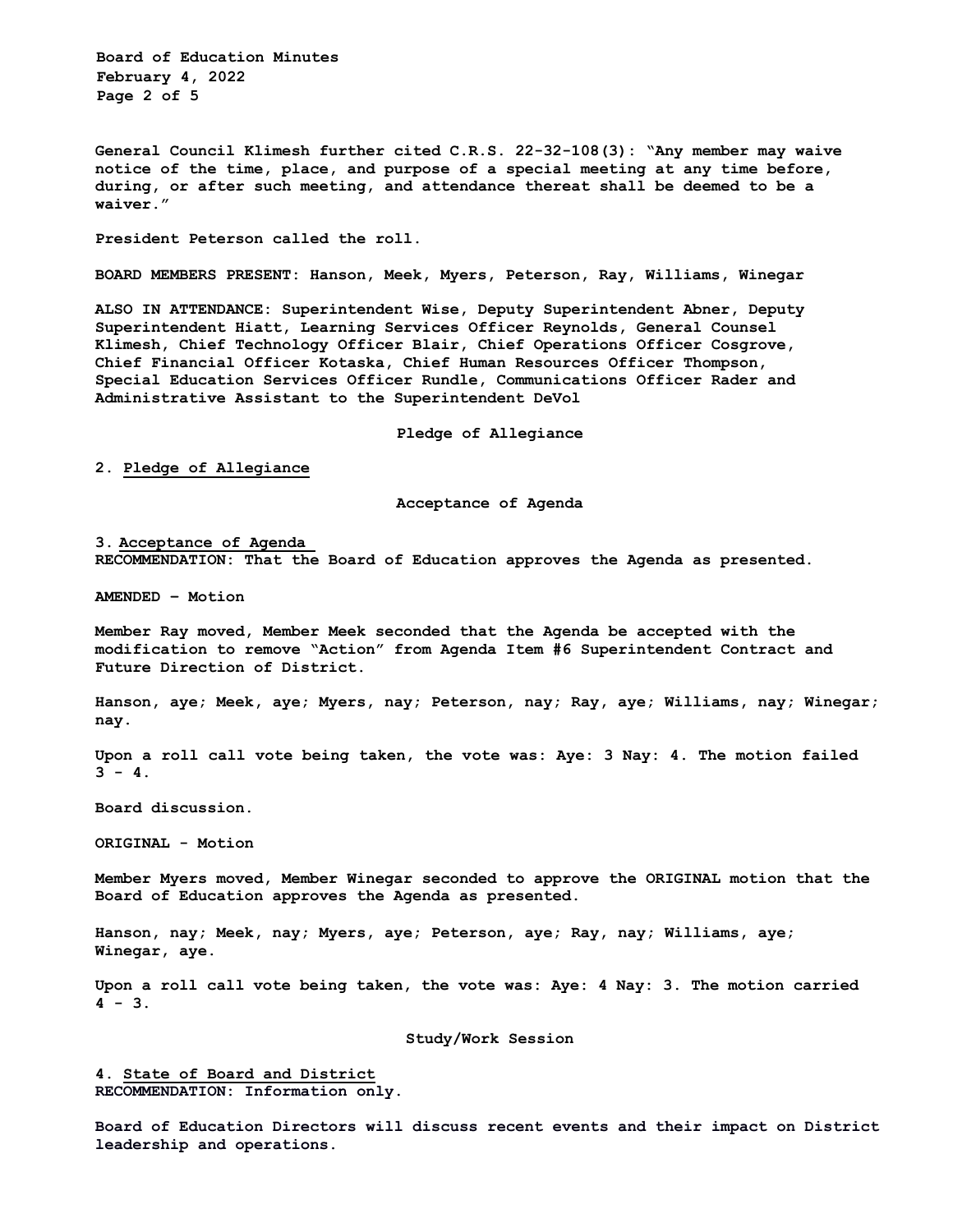**Board of Education Minutes February 4, 2022 Page 3 of 5** 

**President Peterson read a statement.**

**Vice President Williams read a statement.**

**Director Winegar read a statement.**

**Director Myers read a statement.**

**Board discussion.**

**Superintendent Wise responded and provided comments.**

**Board discussion regarding entering into Executive Session and whether Superintendent Wise was provided notification as required by law to have the discussion regarding performance in Executive Session or in public.**

**Superintendent Wise confirmed that he received notice and stated that he would like the discussion to be in public.**

**Board comments regarding the Superintendent and discussion.**

**Convene in Executive Session (a closed session)**

**5. Convene in Executive Session (a closed session)**

**RECOMMENDATION: That the Board of Education convene in Executive Session (a closed session), as required, for purposes of considering personnel matters pursuant to C.R.S. § 24-6-402(4)(f) concerning the Superintendent's performance and contract.**

**The Board may hold an executive session for considering limited matters, including: Personnel Matters e.g. the purchase, acquisition, lease, transfer or sale of real, personal or other property pursuant to C.R.S. § 24-6-402(4)(a); to hold conference with the Board's attorney to receive legal advice on specific legal questions, pursuant to C.R.S. § 24-6-402(4)(b); matters required to be kept confidential by federal or state law or rules and regulations pursuant to C.R.S. § 24-6-402(4)(c); to be advised on specialized details of security arrangements and investigations pursuant to C.R.S. § 24-6-402(4)(d); to determine positions relative to matters that are or will be subject to contract negotiations, developing strategy for those negotiations, and instructing negotiators, pursuant to C.R.S. § 24-6-402(4)(e); personnel matters, including actions, updates, and Superintendent recommendations involving individual employees, pursuant to C.R.S. § 24-6-402(4)(f); to consider documents protected by non-disclosure provisions of Colorado Open Records Act pursuant to C.R.S. § 24-6-402(4)(g); and/or to be advised on individual student matters, where public disclosure would adversely affect the person or persons involved, pursuant to C.R.S. § 24-6-402(4)(h).** 

**The Board did not meet in Executive Session.** 

**Study/Action Items**

**6. Superintendent Contract and Future Direction of District RECOMMENDATION: That the Board of Education take action on the Superintendent's contract as appropriate.**

**The Board of Education will consider options contained in the Superintendent Contract.**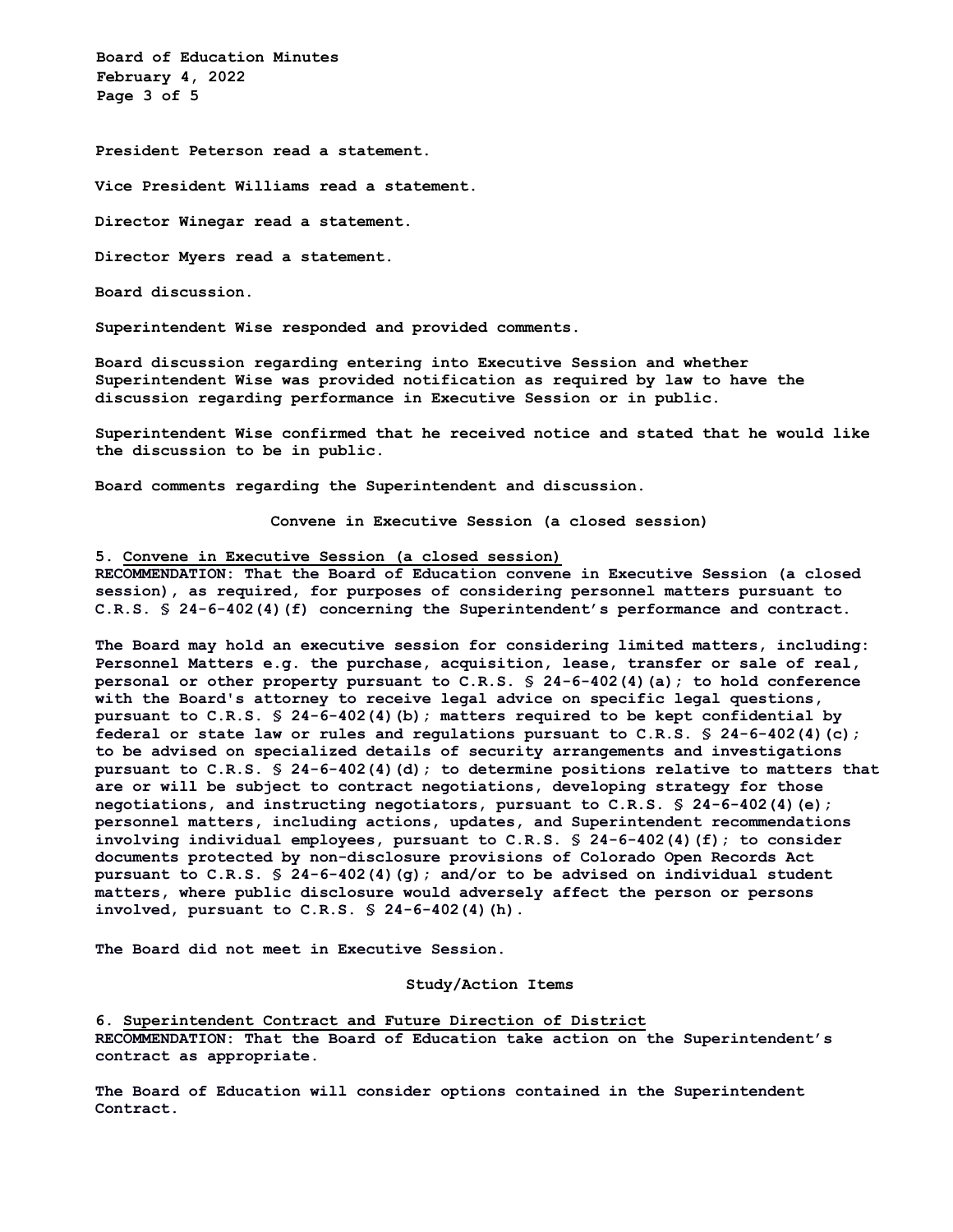**Board of Education Minutes February 4, 2022 Page 4 of 5**

**SECONDARY - Motion** 

**Member Ray moved, Member Meek seconded the SECONDARY Motion that the Board of Education postpone the discussion until the public has ample time to provide feedback in public session and for the Board to get its act together to direct our Superintendent.**

**Hanson, aye; Meek, aye; Myers, nay; Peterson, nay; Ray, aye; Williams, nay; Winegar, nay.**

**Upon a roll call vote being taken, the vote was: Aye: 3 Nay: 4. The motion failed 3 - 4.**

**NEW – Motion**

**Member Winegar moved, seconded by Member Williams to exercise unilateral termination of the Superintendent's Contract as specified under Section 8(D) of the contract to be effective immediately upon passing a vote of the majority of the Board.**

**Hanson, nay; Meek, nay; Myers, aye; Peterson, aye; Ray, nay; Williams, aye; Winegar, aye.**

**Upon a roll call vote being taken, the vote was: Aye: 4 Nay: 3. The motion carried 4 - 3.**

## **Adjournment**

**7. Adjournment RECOMMENDATION : That the Board of Education adjourns the meeting.**

**Director Meek asked for clarification regarding District leadership.** 

**President Peterson stated that there is a succession plan and that Deputy Superintendents Abner and Hiatt will take on the role of acting superintendent.** 

**Board discussion.**

**ORIGINAL - Motion** 

**Member Winegar moved, Member Myers seconded to approve the ORIGINAL motion that the Board of Education adjourns the meeting.**

**Hanson, aye; Meek, aye; Myers, aye; Peterson, aye; Ray, aye; Williams, aye; Winegar, aye.**

**Upon a roll call vote being taken, the vote was: Aye:7 Nay: 0. The motion carried 7 - 0.**

**President Peterson adjourned the meeting at 8:15 p.m.**

**These minutes summarize the final decisions made by the Board of Education at the referenced meeting. View the meeting via You Tube by accessing the following link: https://www.youtube.com/watch?v=LyHsxsyT3Bc&list=PLyjVvMhp58liz3QmZQeX7QUKKhYfNu4 Rb&index=10&t=3936s**